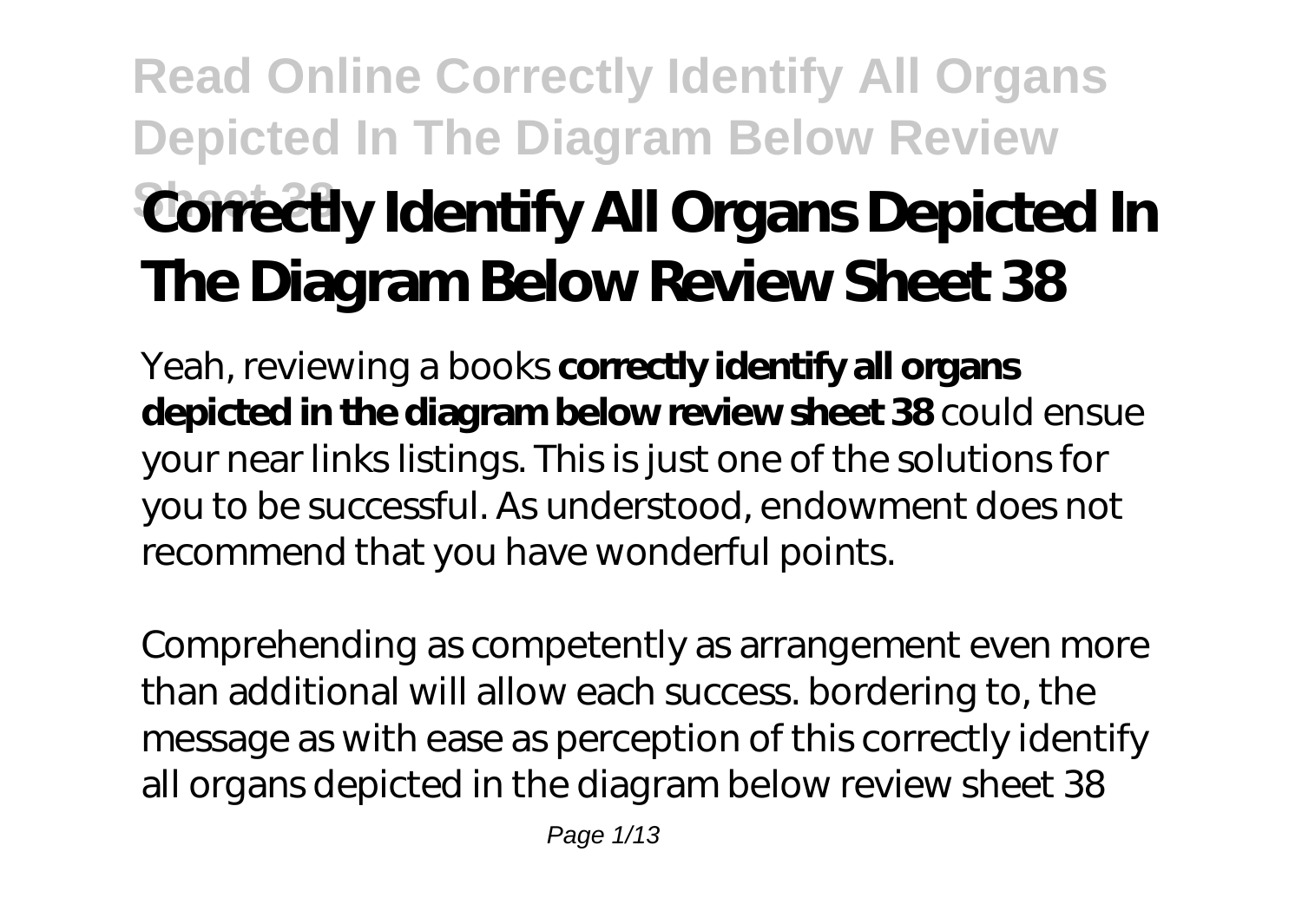**Read Online Correctly Identify All Organs Depicted In The Diagram Below Review** can be taken as competently as picked to act.

Irreducible Complexity? What organ evolved first: Brain, Heart, Stomach? Sunday Morning Science *Organ Story Human Body Systems Functions Overview: The 11 Champions (Updated)* Our Spooky Universe with Paul Sutter Oxygen' ssurprisingly complex journey through your body **- Enda Butler** 2020 WSC Spotlight – Early Identification and Appropriate Clinical Management of Sepsis Saves Lives Why Didn't The World End In 2012? | Mayan Revelations: Decoding Baqtun | Timeline CS50 2020 - Lecture 8 - HTML, CSS, JavaScript (pre-release) The Most Important Discoveries in Paleontology - Part 2 *body cavities and major organs of the torso model* **Fakes in the art world - The mystery** Page 2/13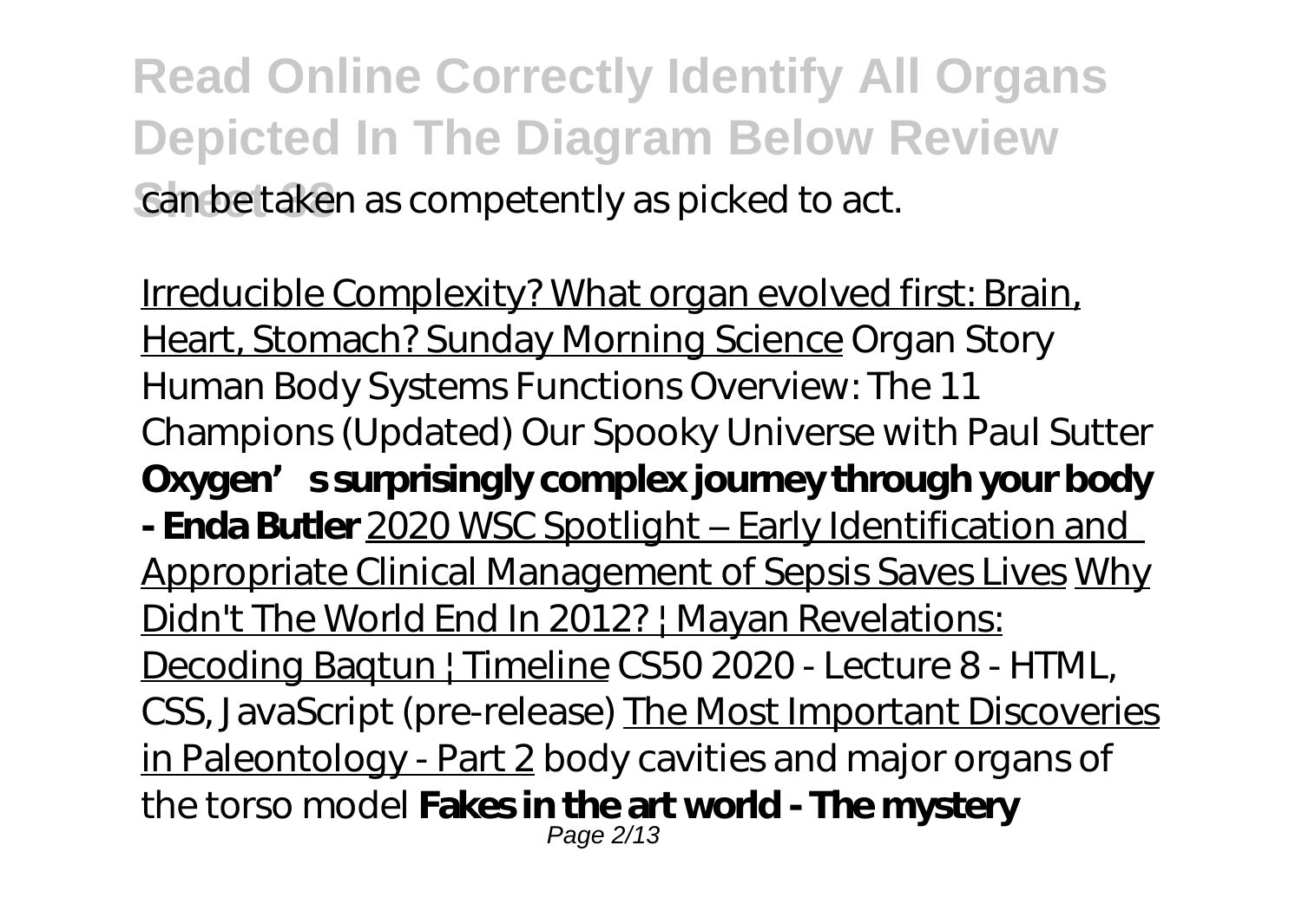#### **Read Online Correctly Identify All Organs Depicted In The Diagram Below Review Conman | DW Documentary** Respiratory System - How The Respiratory System Works Mathematics and sex | Clio Cresswell | TEDxSydney *Squishy Human Anatomy with Scientist Teacher \u0026 Student Video* Journey through the human body in 3D Flight \u0026 Motion simulation. Inside the body animation. How To Tell If Someone Truly Loves You | Femi Ogunjinmi | TEDxXavierUniversity **Skills for Healthy Romantic Relationships | Joanne Davila | TEDxSBU** *Neanderthal Misconceptions* WHAT HAPPENS INSIDE YOUR BODY? || 360 VR *Shark Anatomy Human body organ systems for kids - Compilation* The Book of Revelation Explained Part 8: The Elevation or Marriage Church Age **AnatomyCh1Introduction** Squishy Human Body from SmartLab Toys A Father's Fate | Pathfinder: Knights of Page 3/13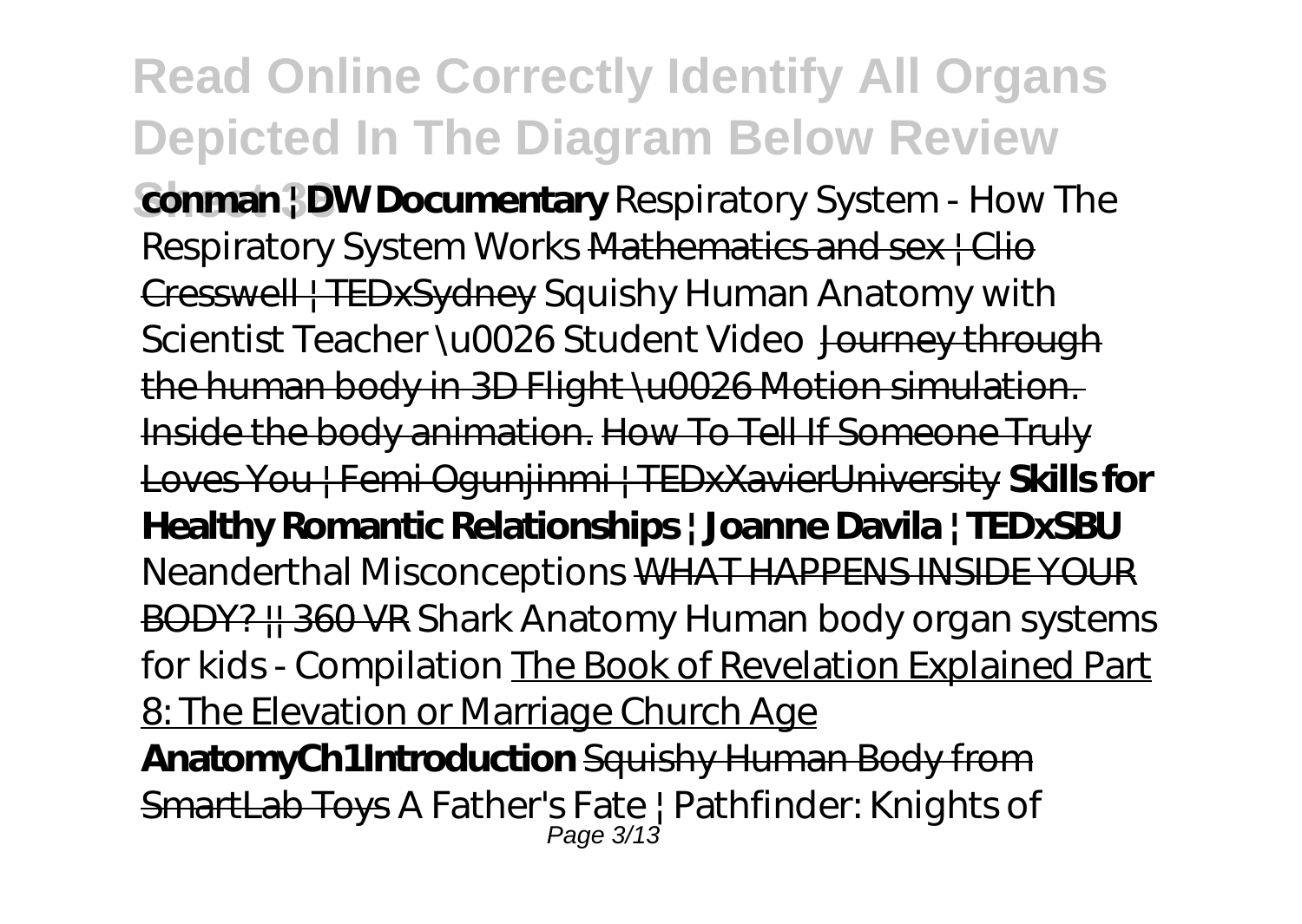**Sheet 38** Everflame | Season 2, Episode 5 Cat Dissection, Internal Organs Human body organs for kids - Circulatory system, digestive system and respiratory system for kids The Sydney J. Freedberg Lecture on Italian Art 2020: Telling the Past Differently Correctly Identify All Organs Depicted Correctly identify all organs depicted in the diagram below. Sublingual gland Parntid gland Submandibuhr gland pharynx Enphagus fiver Stomach bite duct Galbladder. Cysticduct Puodenum Tranziverse colon commom Pancreas Descending colon Jejunum Jejur Ascending wlor Signnia colm Rechum Anal canal Cecum Appendix Ile um.

Answered: 1. Correctly identify all organs… | bartleby Correctly identify all organs depicted in the diagram below. Page 4/13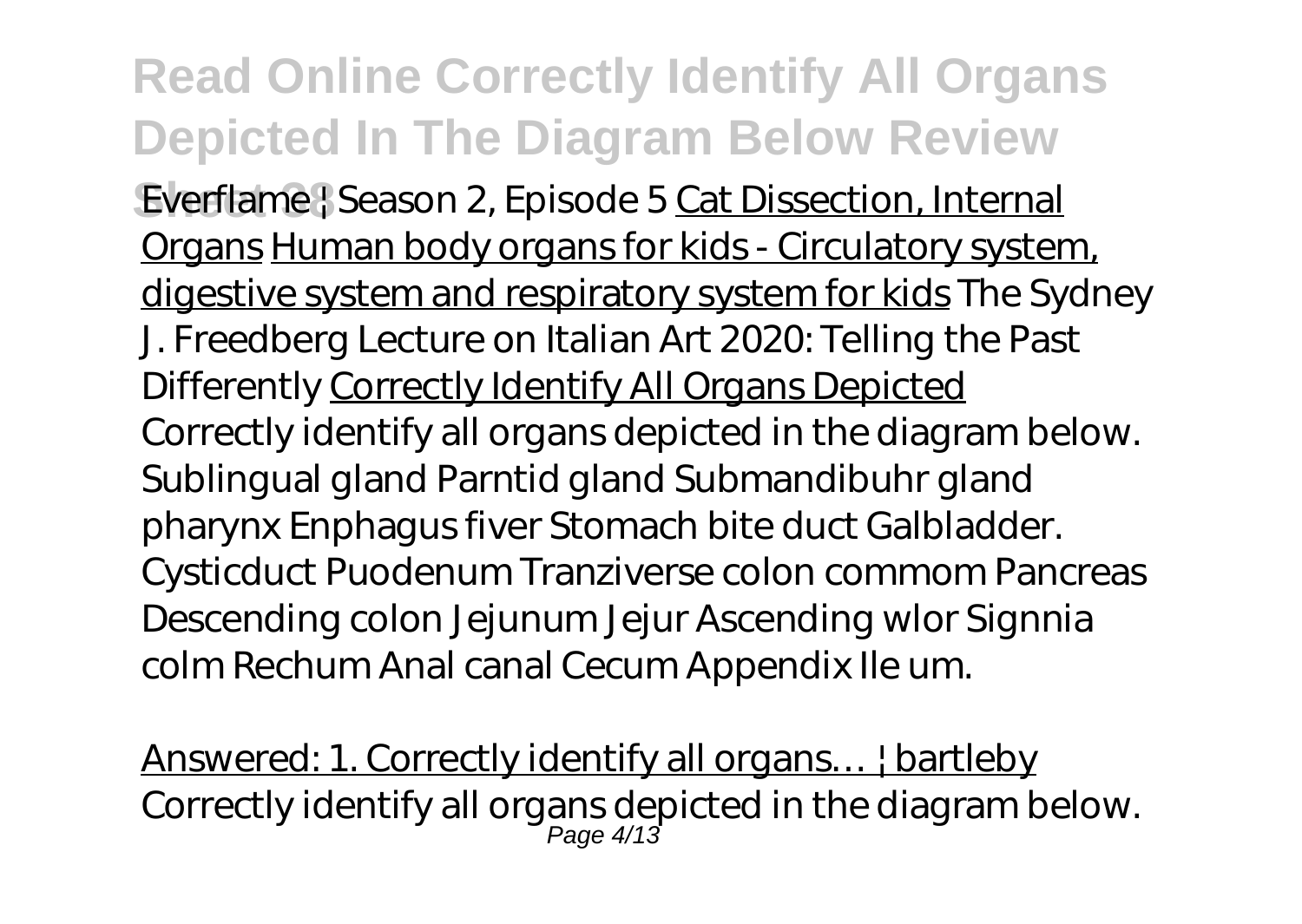#### **Read Online Correctly Identify All Organs Depicted In The Diagram Below Review Gallbladder:** It is a very common misconception that the gallbladder produces and stores the bile. In fact, it is the liver that ...

Solved: Correctly identify all organs depicted in the ... Correctly identify all organs depicted in the diagram below. Correctly identify all organs depicted in the diagram below. The dental formula for permanent teeth is 2123 x 2 2123 explain what this means. You have studied the histological structure of a number of organs in this laboratory. Differentiate between the colon and the large intestine.

Correctly Identify All Organs Depicted In The Diagram ... Correctly identify all organs depicted in the diagram below. Page 5/13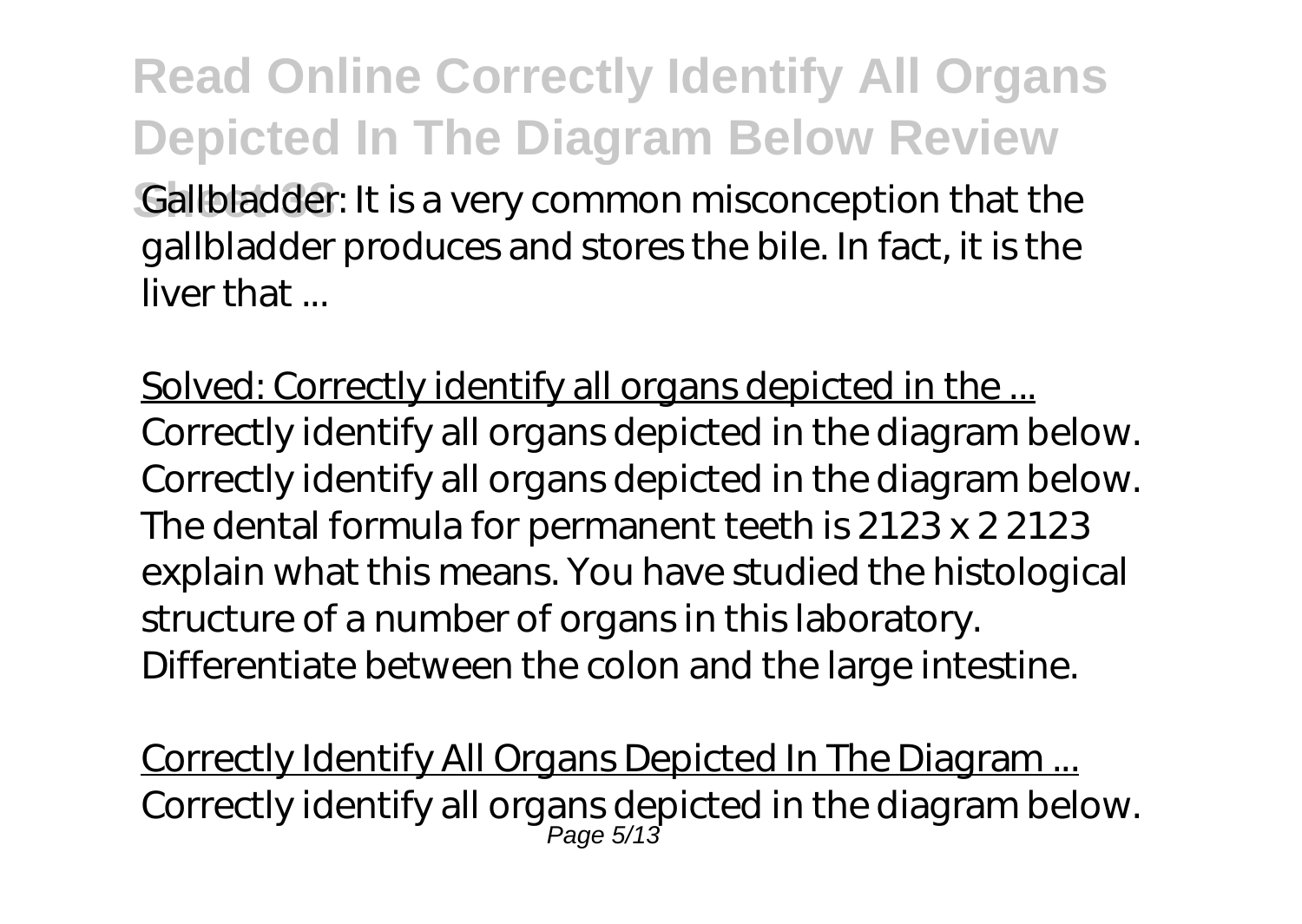**Sheet 38** Review sheet 38 297 parotid gland and duct pharynx esophagus cardiac region of the stomach pyloric portion of the stomach splenic flexure left colic flexure pancreas with duct transverse colon descending colon sigmoid colon rectum anal sphincters anal canal appendix anus cecum ileocecal junction ileum.

30 Correctly Identify All Organs Depicted In The Diagram ... Correctly identify all organs depicted in the diagram. anatomy of oral canal (mouth) w/ associated accessory structures. oral cavity- uvula, soft palate, hard palate, deciduous dentition. baby teeth. adult dentition. adult teeth. Correctly label all structures. histology of salivary glands.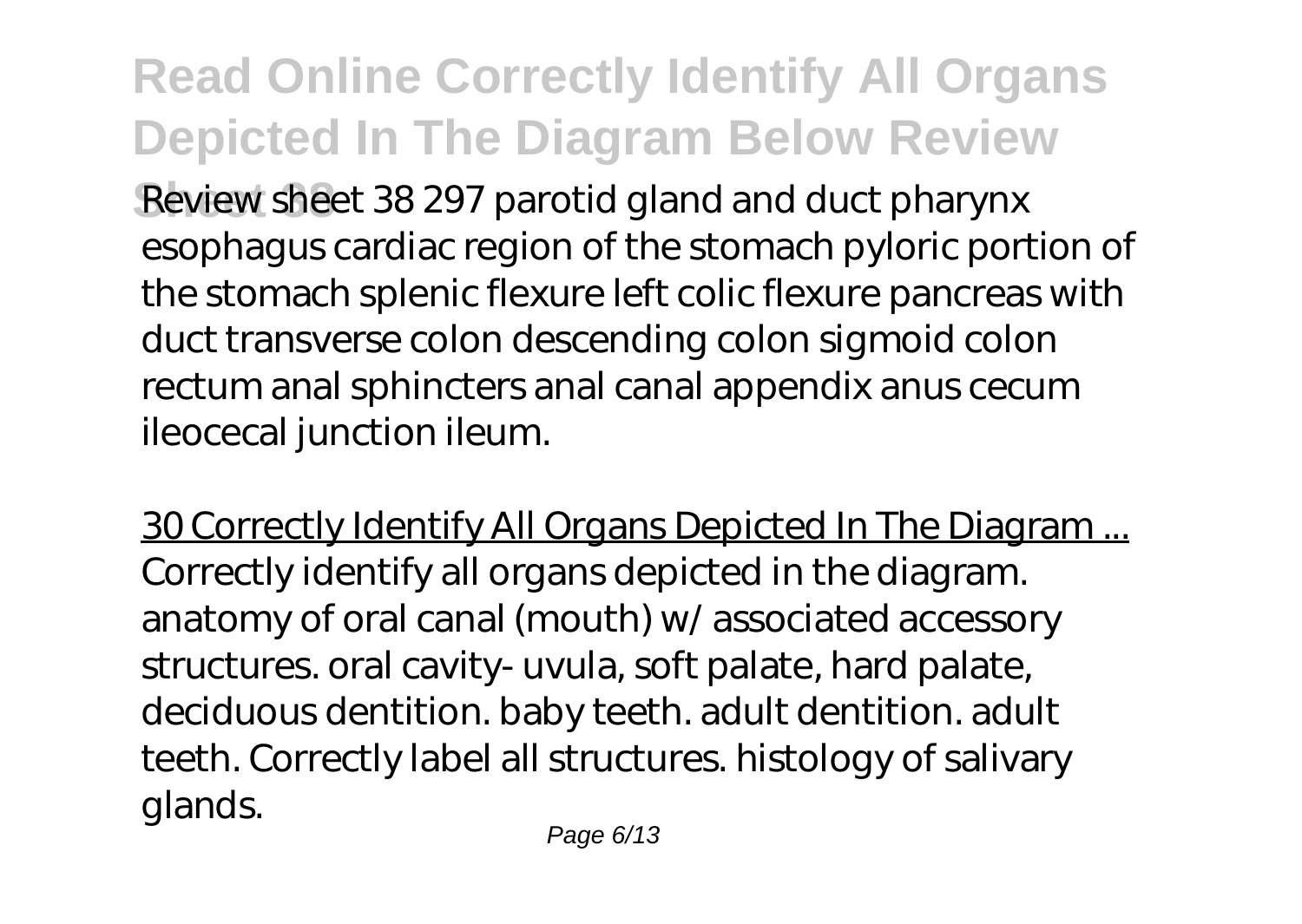Correctly Identify All Organs Depicted In The Diagram ... The dental formula for permanent teeth is 2123 x 2 2123 explain what this means. Correctly identify all organs depicted in the diagram below review sheet 38 pdf may not make exciting reading but correctly identify all organs depicted in the diagram below review sheet 38 is packed with valuable instructions information and warnings.

Correctly Identify All Organs Depicted In The Diagram Below Bookmark File PDF Correctly Identify All Organs Depicted In The Diagram Below Review Sheet 38 Correctly Identify All Organs Depicted In The Diagram Below Review Sheet 38 Just like with library books, when you check out an eBook Page 7/13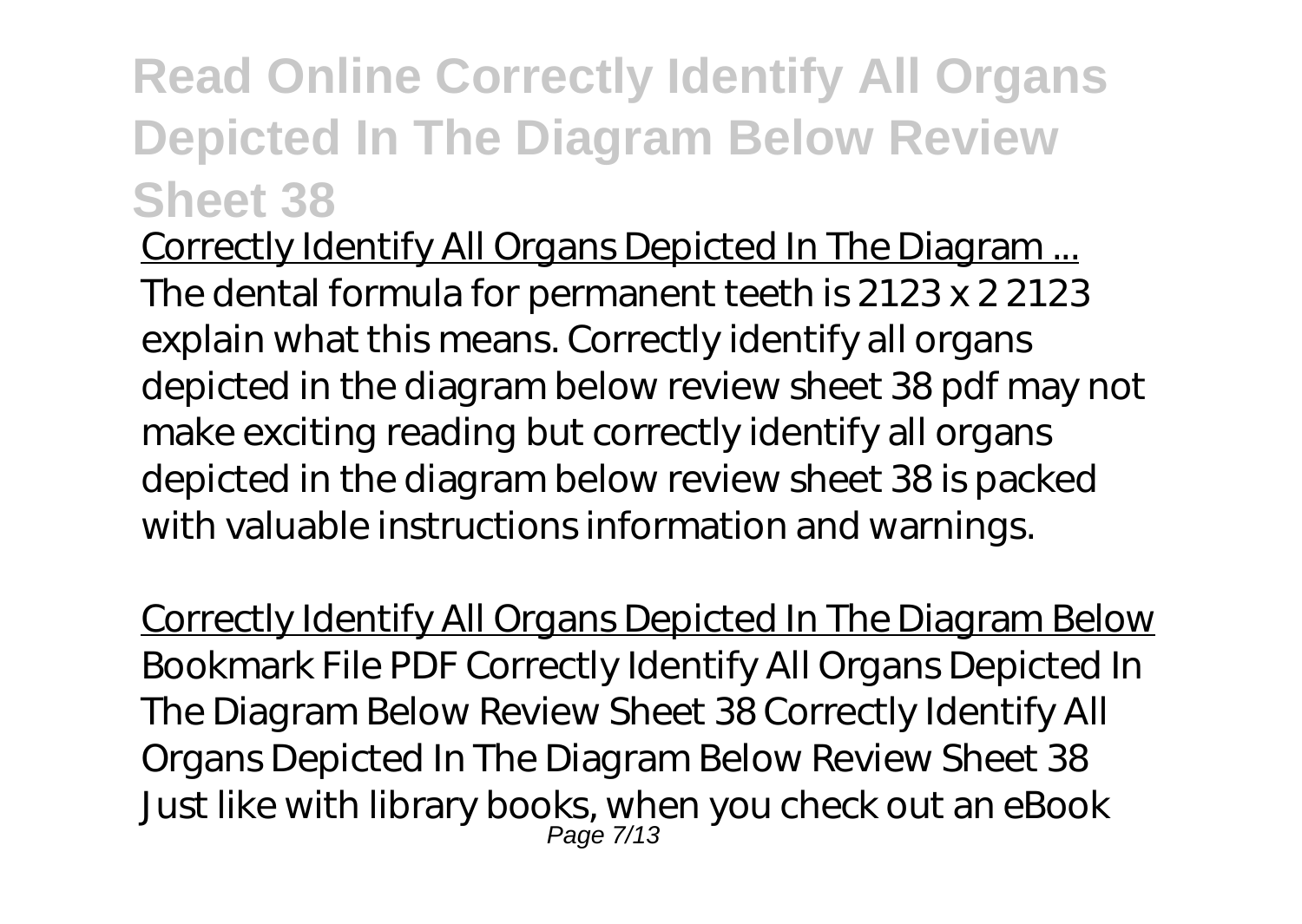**Read Online Correctly Identify All Organs Depicted In The Diagram Below Review** from OverDrive it'll only be loaned to you for a few weeks before being automatically taken off your Kindle.

Correctly Identify All Organs Depicted In The Diagram ... Correcily Identify All Organs Depicted In The Diagram Below Hard Plat Parotid Mouh Oral Caut Gland Sali V Saivary Gland) Phorunx And Tongue 91 Bubmandibuor Gand Esophagus Otomcch Colon Colon Sigmoid Colan Rectum Anol Caral Cecum Apperdix

Solved: Review Sheet 38 591 7. Correcily Identify All Orga... To get started finding Correctly Identify All Organs Depicted In The Diagram Below Review Sheet 38 , you are right to find our website which has a comprehensive collection of Page 8/13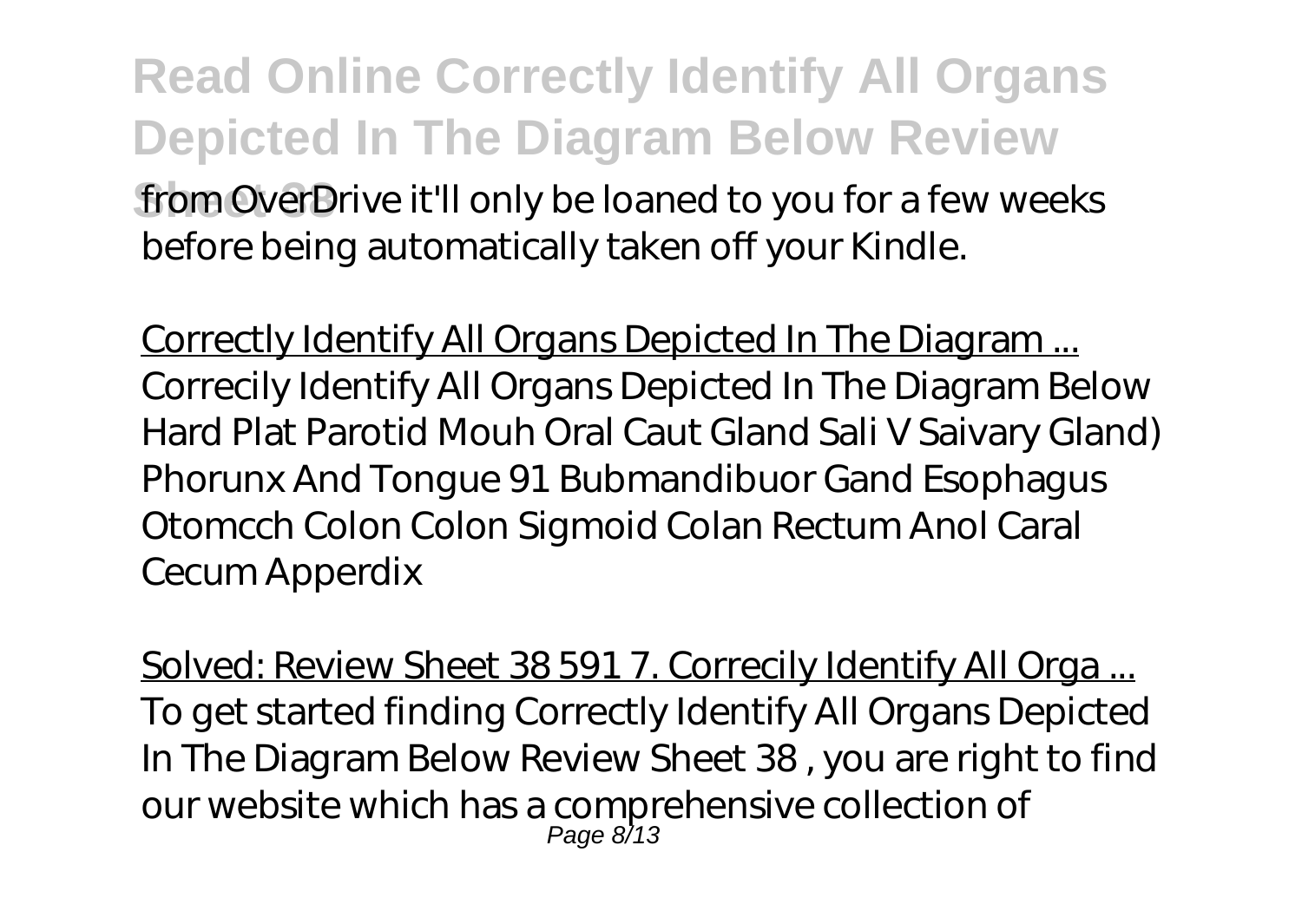**Read Online Correctly Identify All Organs Depicted In The Diagram Below Review manuals listed. Our library is the biggest of these that have** literally hundreds of thousands of different products represented.

Correctly Identify All Organs Depicted In The Diagram ... Correctly identify all organs depicted in the diagram below. Review Sheet 38 297 Parotid gland and duct Pharynx Esophagus Cardiac region of the stomach Pyloric portion of the stomach Splenic flexure (left colic flexure) Pancreas with duct Transverse colon Descending colon Sigmoid colon Rectum Anal sphincters (Anal canal) Appendix Anus Cecum Ileocecal junction Ileum

Anatomy of the Digestive System - Chute Page 9/13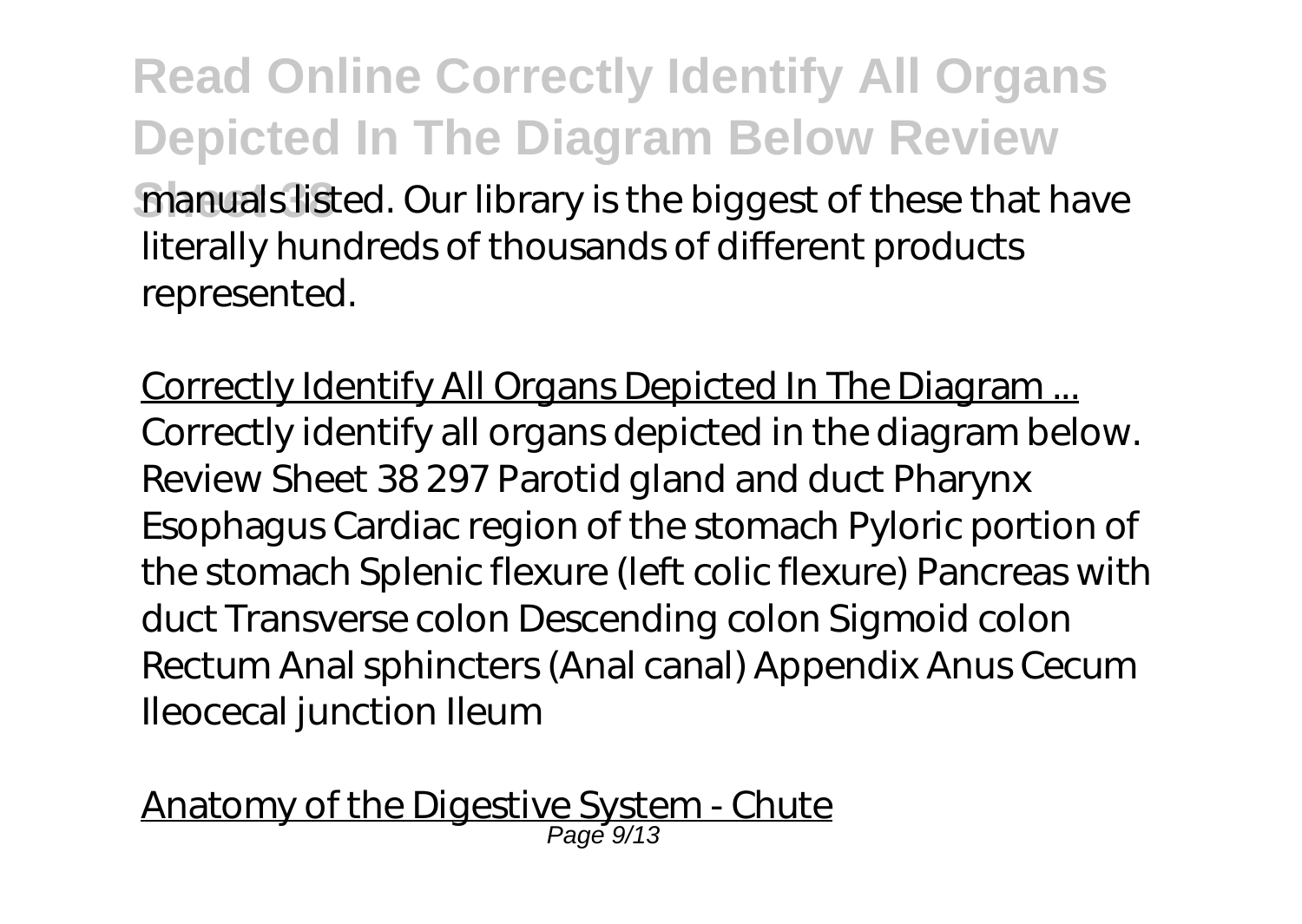**Correctly identify all organs depicted in the diagram.** anatomy of oral canal (mouth) w/ associated accessory structures. oral cavity- uvula, soft palate, hard palate, deciduous dentition. baby teeth. adult dentition. adult teeth. Correctly label all structures. histology of salivary glands.

BIO 207L Faulk Exercise 38- Anatomy of the Digestive ... Anatomy Of The Digestive System Correctly Identify All Organs Depicted In The Diagram Below; Question: Anatomy Of The Digestive System Correctly Identify All Organs Depicted In The Diagram Below. This problem has been solved! See the answer. Show transcribed image text. Expert Answer .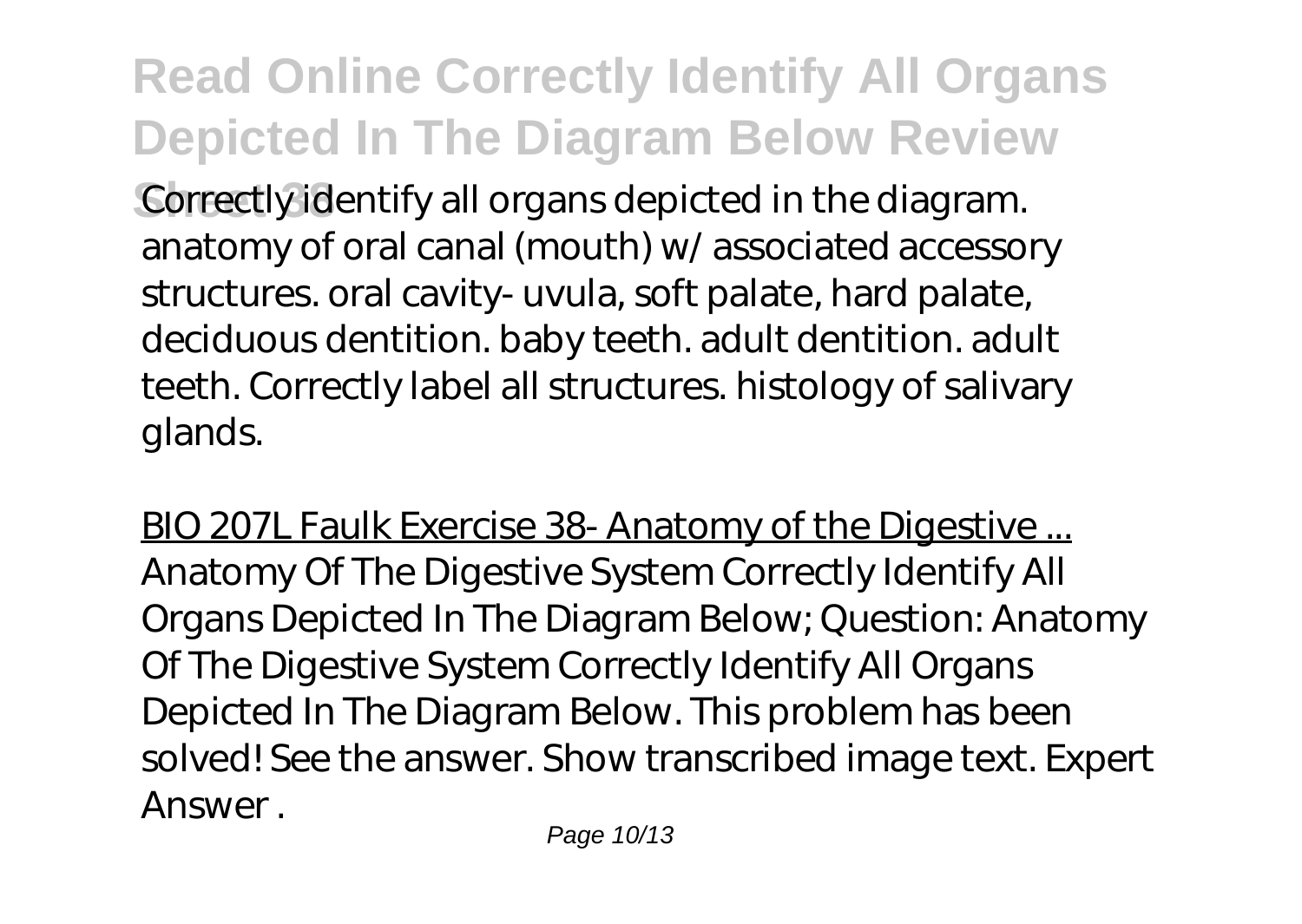Solved: Anatomy Of The Digestive System Correctly Identify

...

Correctly identify all organs depicted in the diagram below. MARI2192\_11\_C38\_pp573-594.indd 591 10/27/12 6:46 PM. 592 Review Sheet 38 8. You have studied the histologic structure of a number of organs in this laboratory. Three of these are diagrammed below. Identify and correctly label each.

Review 7 Correctly identify all organs depicted in the ... Correctly identify all organs depicted in the diagram oral cavity paratoid gland mouth sublingual gland pharynx submanibulargland esphogus gall bladder liver hepatic Page 11/13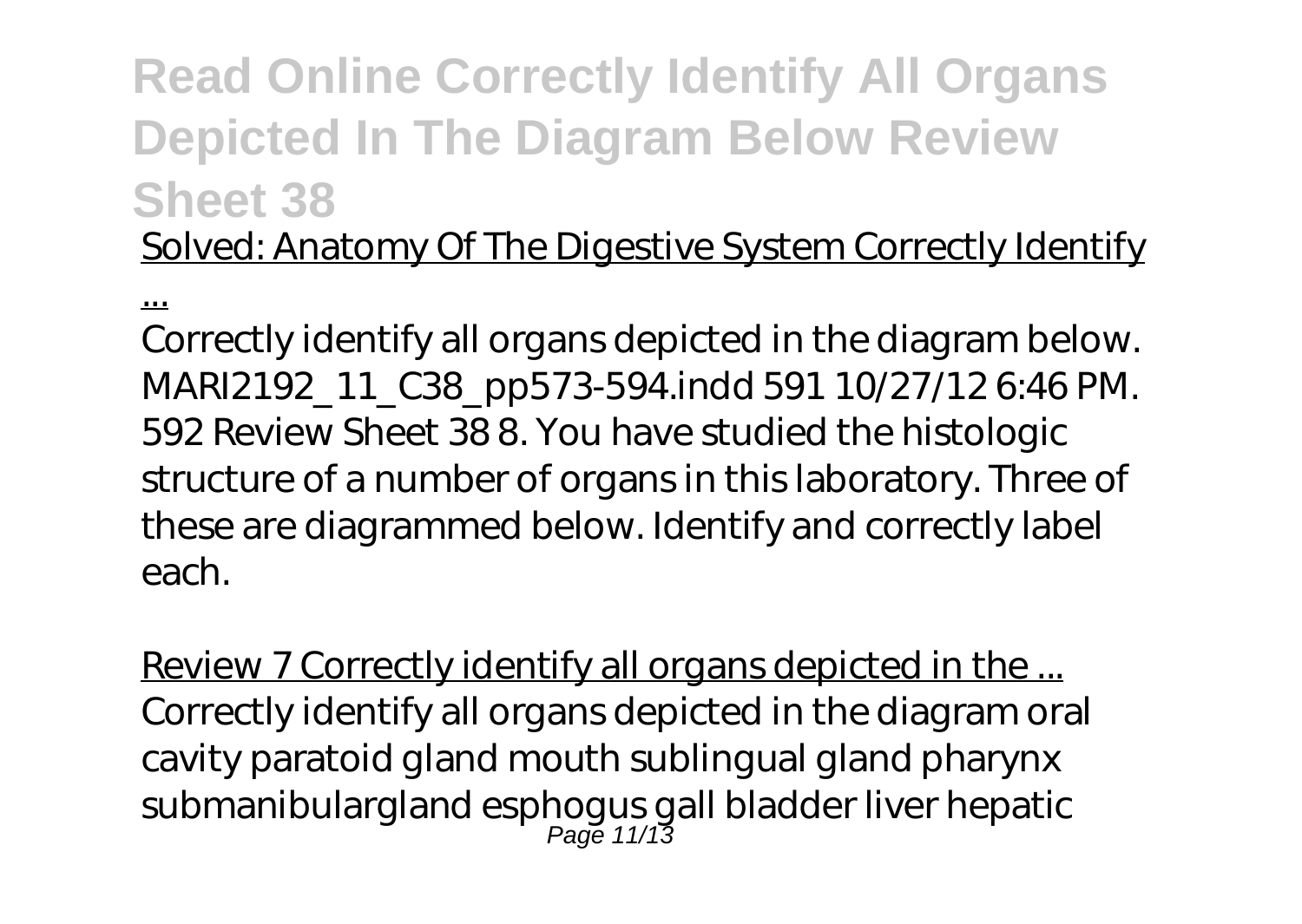**Sheet 38** portal region cystic duct bile duct hepatic pancreatic sphincter accessory pancreatic duct hepatic flexure jejunum ascending colon ileum rectum illiocecal vavle anal canal cecum appendix anus transverse colon decsending colon sigmond colon pancreas cardiac sphincter pyllitic sphincter Review Sheet 38 261 8.

#### Exercise 38 Anatomy of the Digestive System Essays ! **Bartleby**

Correctly identify all organs depicted in the diagram oral cavity paratoid gland mouth sublingual gland pharynx submanibulargland esphogus gall bladder liver hepatic portal region cystic duct bile duct hepatic pancreatic sphincter accessory pancreatic duct hepatic flexure jejunum Page 12/13